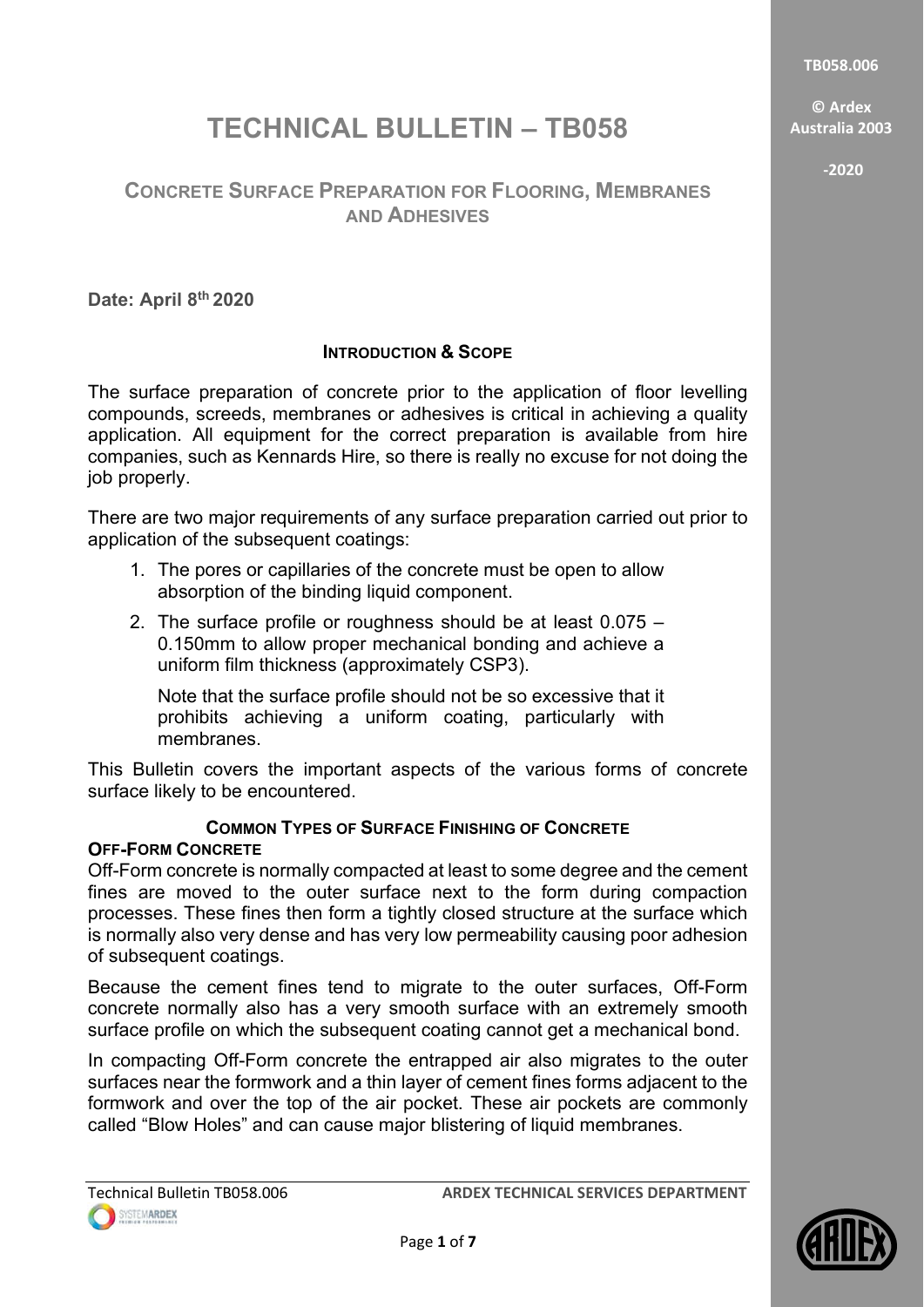There is also a risk of surface contamination on Off-Form concrete from residual form release oils. These are not always used (depending on the type of form) and most deteriorate after 3 - 4 months exterior exposure.

**Off-Form Concrete must be mechanically treated by abrasive blast cleaning or similar to open the pores and produce a surface profile.**

**Note: abrasive blasting cannot be relied upon to remove grease, oil or form release agents and high-pressure detergent water washing is necessary.**

# **COMPACTED CONCRETE**

Compacted concrete principally relates to horizontal surfaces and produces a similar surface finish to Off-Form concrete. The compacting process vibrates the water and cement fines to the surface resulting in a very fine closed structure that has very low permeability. Compacting of horizontal slabs is also normally restricted to high strength concrete which further reduces the permeability.

Horizontal surfaces that are compacted may be trowel finished after compaction but this does not change the surface structure, in fact may make it worse because the trowelling is carried out with excess surface bleed water (which is not recommended as it can create laitance on the concrete surface after final cure).

Steel trowelled finished surfaces are particularly vulnerable to developing a smooth tight textured finish. The pores of wood trowelled surfaces may be opened provided this is carried out after the evaporation of the surface bleed water.

Compacted concrete surfaces should therefore be treated in a similar manner to Off-Form concrete.

# **Compacted Concrete Surfaces are treated as off-form concrete**

# **ROTARY PLANER FINISH (HELICOPTERED) CONCRETE**

Rotary planed concrete surfaces produce a similar surface finish to steel trowelling although the surface texture is normally denser and therefore permeability is reduced. In rotary planing there is a greater tendency to draw water and cement fines up to create a closed finish.

In some instances, high pressure water blasting is sufficient to open the pores of the concrete and a nozzle pressure in the order of 20 - 30MPa (3000 - 4000 psi) is required. The efficacy of high-pressure water blasting reduces with increasing compressive strength properties and at greater than 30 - 35MPa this will have little effect. The efficacy will also decrease with aging of the concrete such that after 7 days from finishing High Pressure Water Blasting will be very effective while after 28 days plus it will be significantly less effective. Water blasting is not acceptable prior to the installation of levelling cements which require the substrate to be dry as defined by AS1884-2012.

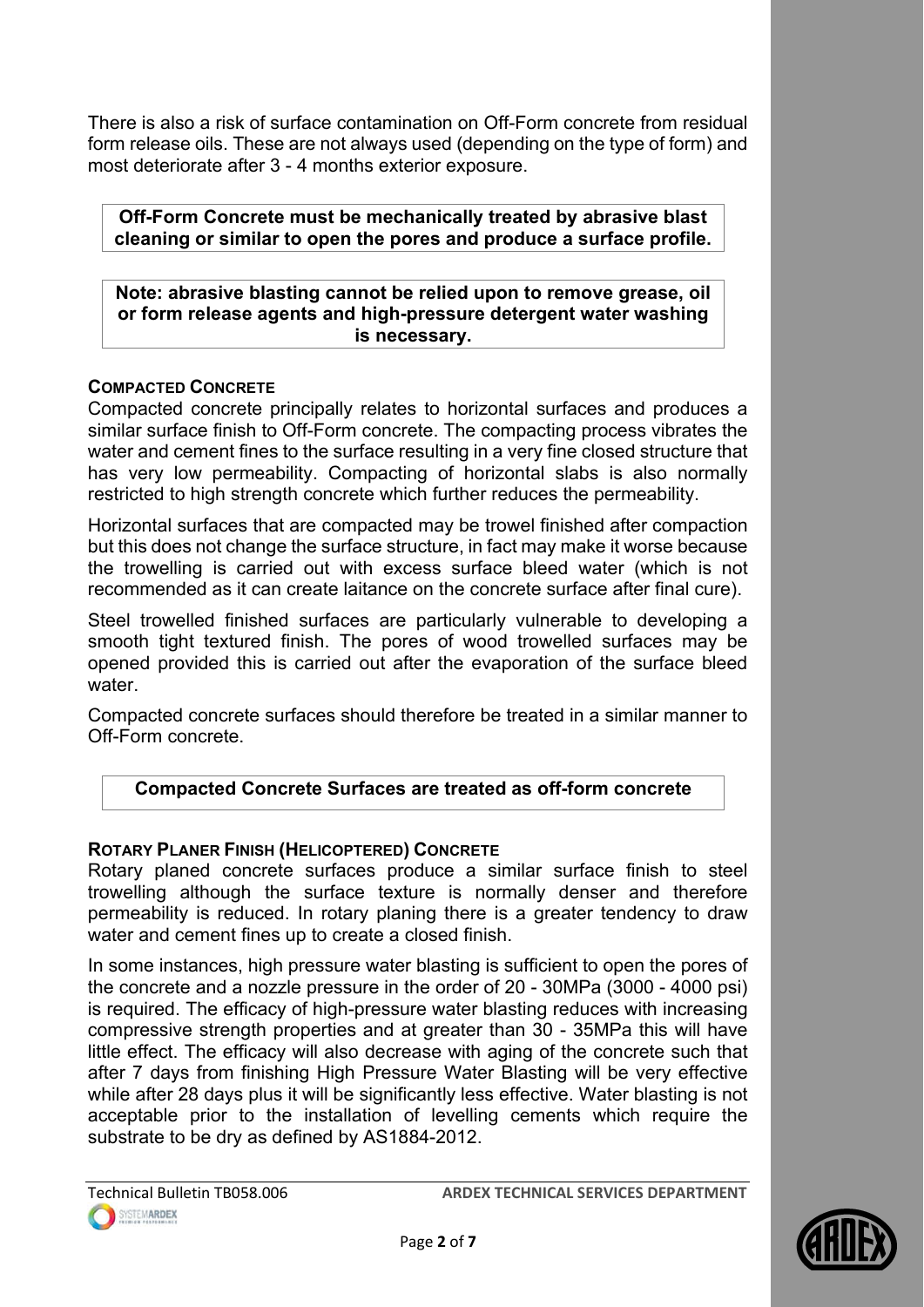For rotary planed surfaces of concrete having greater than 35MPa compressive strength mechanical preparation such as abrasive blast cleaning, scabbling or scarifying must be used to achieve sufficient surface preparation.

# **STEEL TROWEL FINISH CONCRETE**

Steel trowelled finishes of concrete can vary considerably ranging from dense closed surface structures (low permeability) to open pored. If the installers place the concrete and then, because they want to leave the job quickly, trowel finish immediately after initial set there is normally a high surface bleed water content which attracts the cement fines and forms a closed surface texture. Because the concrete is difficult to finish at this stage there is also a tendency to overwork the surface exacerbating the surface finish problems. If the concrete installer takes his time and allows the initial surface water to dry and/or react a permeable surface can be achieved with a low surface profile more suitable for coatings application.

High Pressure Water Blasting using a nozzle pressure in the order of 20 - 30MPa (3000 – 4000 psi) can frequently be used to successfully open the pores of the concrete provided the compressive strength is not greater than 35MPa. The efficacy of high-pressure water blasting decreases as the compressive strength increases. Water blasting is not acceptable prior to the installation of levelling cements which require the substrate to be dry as defined by AS1884-2012.

For concrete of high compressive strength that is relatively new mechanical surface preparation such as abrasive blast cleaning, scabbling or scarifying is necessary to open the pores.

# **WOOD TROWEL/FLOAT OR BROOM FINISH CONCRETE**

This is the ideal surface finish for concrete on which to apply toppings, membranes or adhesives. Because of the action of the wood trowel or broom, this form of finish is normally open pored with a good surface profile.

Wood trowel/float or broom finishing can be carried out following primary surface finishing using steel trowel equipment to achieve a surface finish suitable for membrane or adhesive application. This finishing must, however, be carried out following the evaporation or reaction of almost all surface bleed water.

For wood trowelled/floated or broom finished concrete of lower compressive strengths a thorough clean down by high pressure detergent washing and/or high pressure washing using a nozzle pressure in the order of 8 - 15MPa (1200 – 2000 psi) is sufficient. Water washing or blasting is not acceptable prior to the installation of levelling cements which require the substrate to be dry as defined by AS1884-2012.

For high strength concretes greater than 35MPa mechanical surface preparation such as abrasive blast cleaning, scabbling or scarifying may be necessary.

**High Pressure Water Washing using nozzle pressures from 7 – 20MPa (1000 to 3000 psi) such as the normal household pressure washer are only suitable for cleaning surfaces. They do not open the pores of the concrete to make it sufficiently permeable to allow good liquid bonding.**

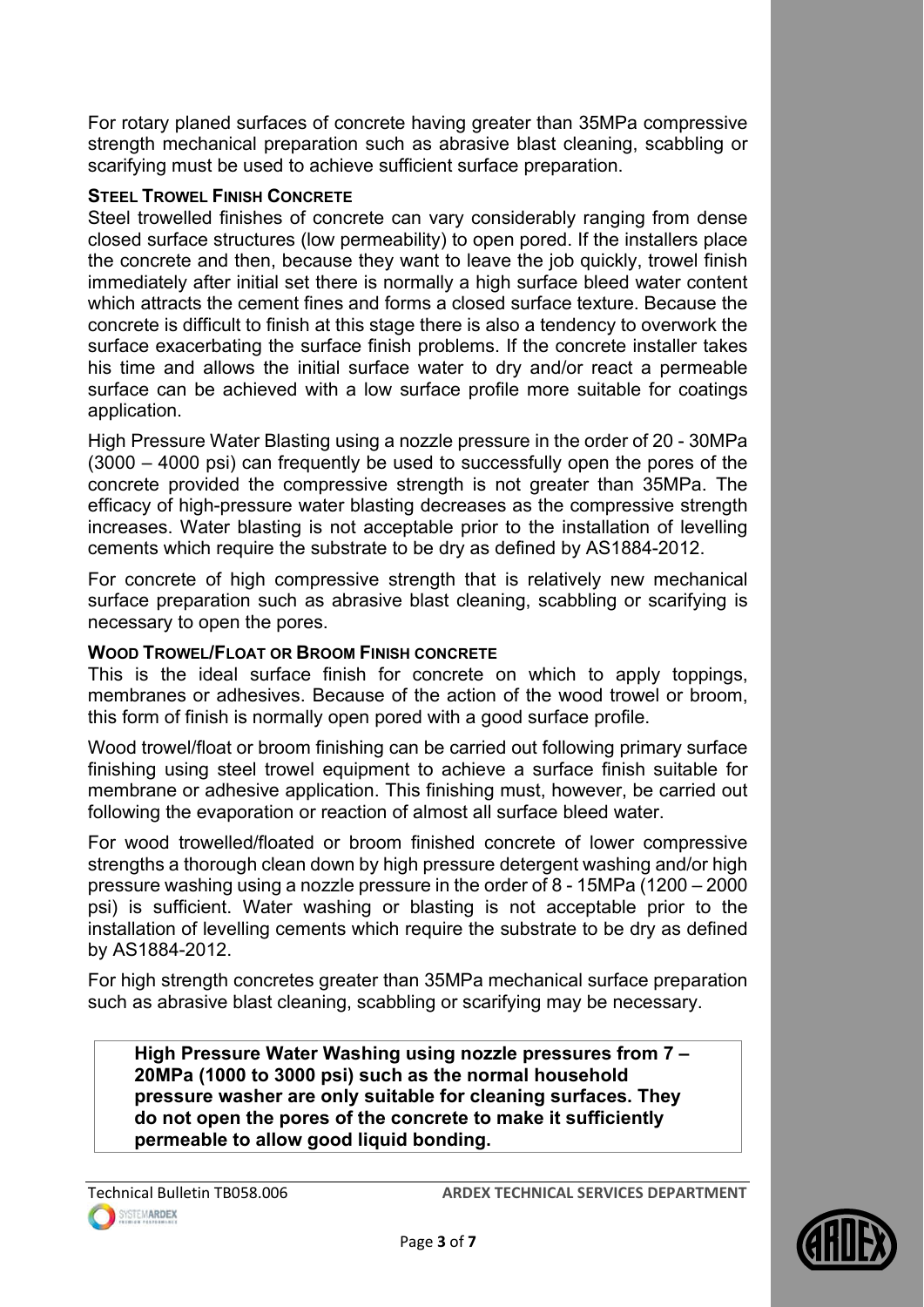# **SPRAYED CONCRETE**

Sprayed concrete substrates are normally relatively permeable when first applied. Once the concrete has been installed it is normally finished either by steel or wood trowel/float, which changes the surface texture.

If the surface is not trowel finished, then it is likely that the surface profile will be too coarse to be ideally suited to membrane application. If the surface is trowel finished, then the previously described treatments are recommended.

It should be noted that once the surface pores of sprayed concrete are opened, the surface is likely to be relatively highly porous and membranes will be more susceptible to blistering.

## **COMMON METHODS OF CONCRETE TREATMENT**

## **GRINDING**

Fine Profile

This method is suitable for removal of minor/moderate surface contamination. Not a preferred method since if not done properly there is a risk of polishing the surface and filling the pores.



Grinding consists of rotating a number of diamond grinding heads over the surface. This process only grinds the surface and does not penetrate the substrate and is therefore unsuitable for weak or heavily contaminated surfaces.

Grinding is ideally suited to small area detailing and performs best when coarse grinding disks are employed. Grinding has three major drawbacks in relation to surface preparation:

- 1. The motion tends to polish the surface and fill the pores with removed dust or contaminant. The resulting surface profile is very low and ground surfaces need to be high pressure water washed to remove impregnated dust and contaminants.
- 2. The motion develops heat during operation which can soften or melt most thermoplastic and some thermosetting materials. This softened material clogs up the grinding disk as well as filling the pores of the concrete.
- 3. Grinding is very time consuming over larger areas.

# **ABRASIVE BLAST CLEANING**

Produces a medium surface profile

Most common serious preparation method and is essential for off-form or high strength concrete. It provides an ideal spiked profile up to 0.2mm.



Abrasive blasting involves firing a suitable aggregate at the surface which effectively chips away at the surface. Non-metallic aggregates such as copper slag should be used on concrete to avoid impinging metal which can rust into the substrate surface. Almost all abrasive blast cleaning involves the collection of the

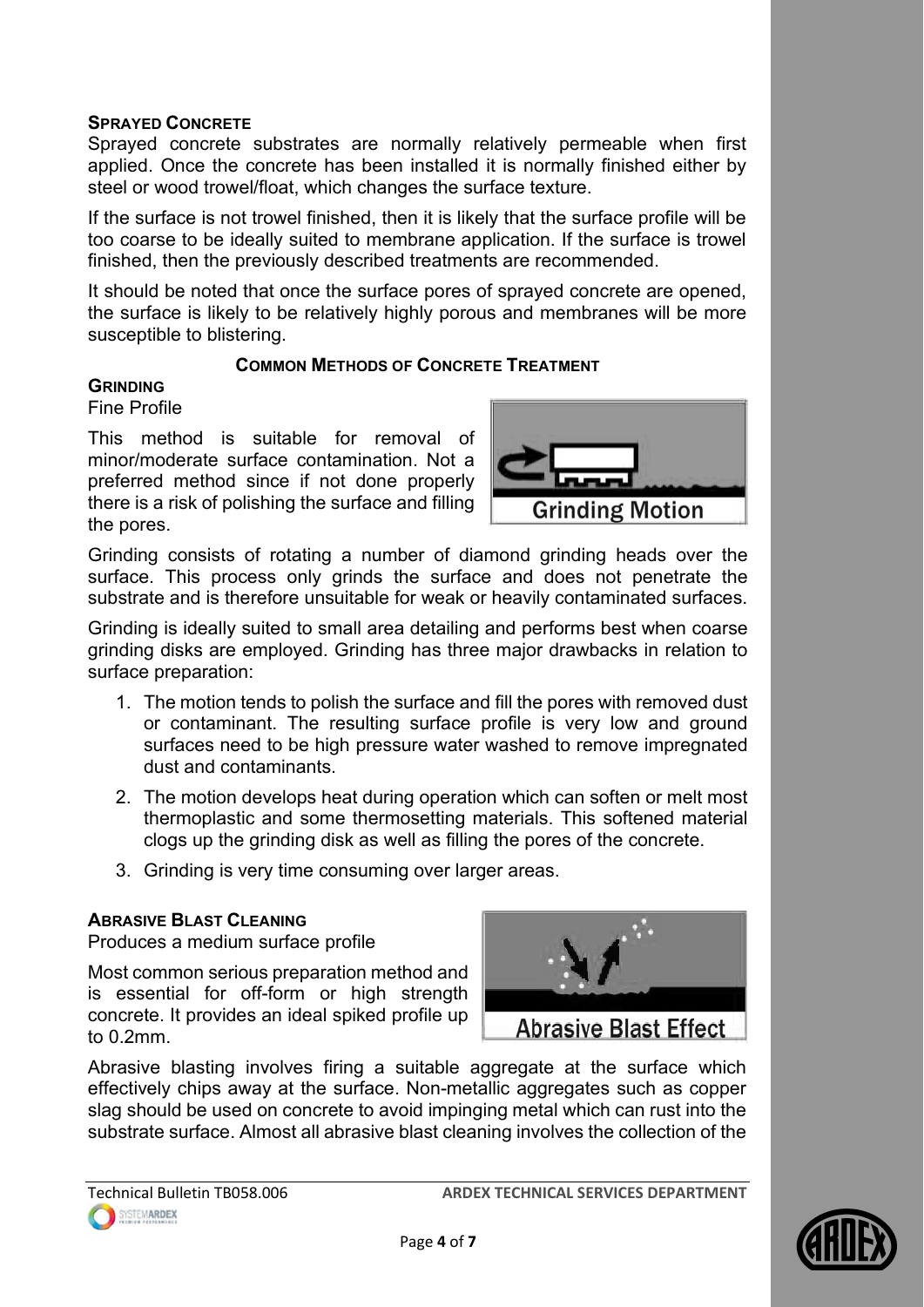spent aggregate however it should be noted that these collection units are rarely 100% effective and surfaces need to be vacuumed prior to application of membranes or adhesives.

Abrasive blast cleaning equipment is available in a wide range of sizes suitable for various applications allowing substantial flexibility.

Abrasive blast cleaning should be carried out by a specialist contractor.

# **SCARIFYING**

Produces a coarse surface profile

Suitable for aged, weak, severely raindamaged or reasonably badly contaminated surfaces. Resulting surfaces normally require resurfacing.

Scarifying involves the mechanical impact

and rotation of sectionalised rollers into the surface of the concrete. The sections of the rollers have specially designed teeth that gouge the surface removing the uppermost layer. The surface achieved and the amount of surface removed can be varied by the type of scarifying roller and the depth setting of the equipment.

## **SCABBLING**

Very Coarse Profile

This method is suitable for very badly aged, weak or badly contaminated surfaces. Used in worst case scenarios and usually requires resurfacing.



**Scarrifying Motion** 

Scabbling involves several disc heads containing several heavy-duty spikes on each head. These heads are impacted onto the concrete surface with an oscillating motion to break up and remove the top layer. Most equipment also allows the heads to be rotated at the same time dramatically improving the impact effect.

Scabbling is the most severe of the mechanical methods of treating concrete and treated surfaces generally always must be re-surfaced.

## **HIGH PRESSURE WATER WASHING**

High Pressure Water Washing is normally limited to nozzle pressures up to 10MPa (1500 psi) and includes most domestic type pressure washers.

High Pressure Water Washing will clean the surface however will have little or no effect on the mechanical properties of the concrete.

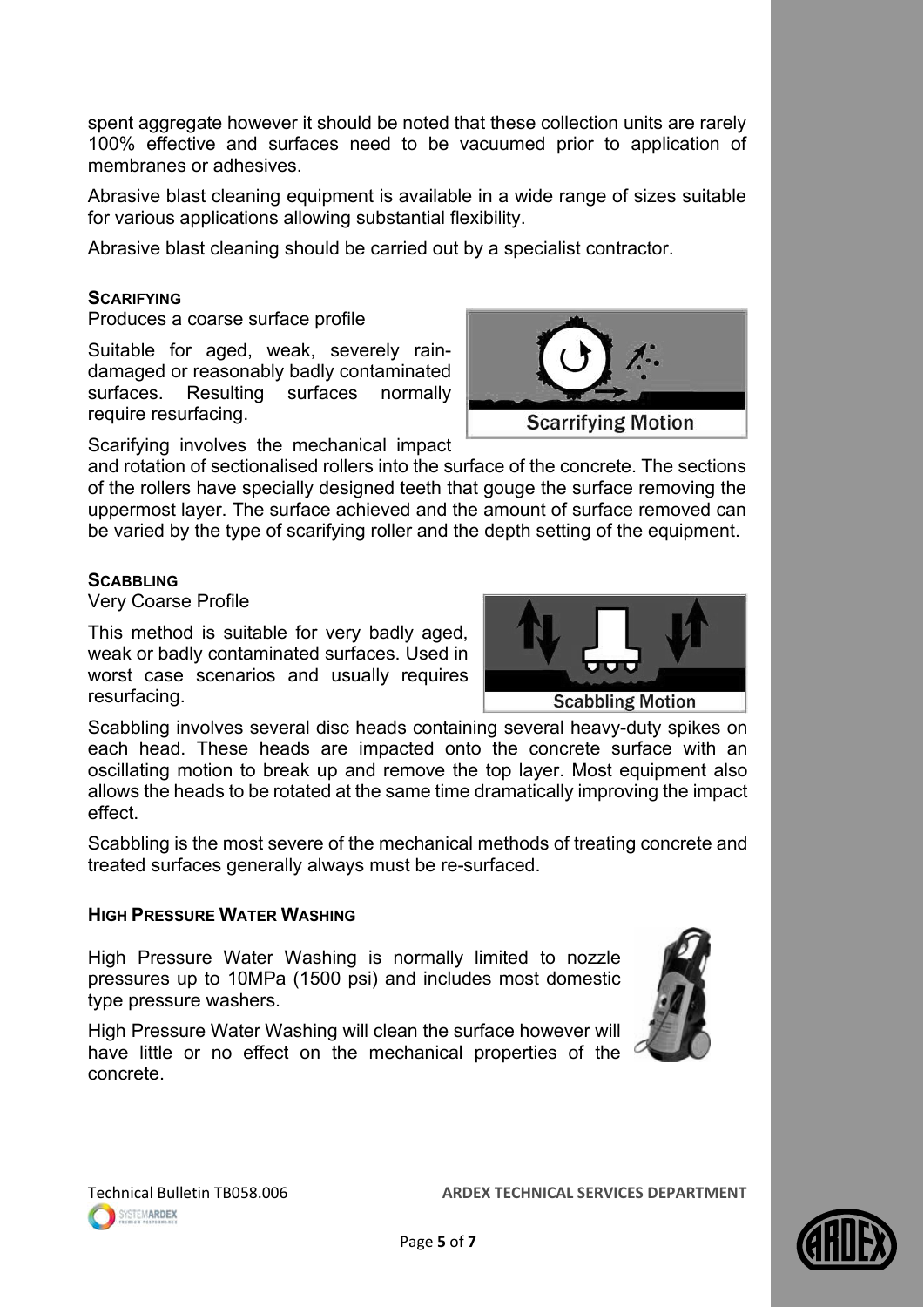## **HIGH PRESSURE WATER BLASTING**

High Pressure Water Blasting is normally limited to nozzle pressures up to 25 - 28MPa (3500 - 4000 psi) involving more heavy-duty type pressure washers.

On low compressive strength concrete, up to say 35MPa, high pressure water blasting can open the pores rendering the surface suitable for membrane or adhesive application.

On more dense or high strength concrete this effect is very limited and is therefore unsuitable.

The efficiency of high-pressure water blasting in cleaning contaminants from the

surface can be dramatically enhanced, by the use of a turbo head on the nozzle. This head directs the water flow in a rotary jetting motion producing a cutting effect.

High pressure detergent water blasting is highly effective for the removal of oil-based contaminants.

#### **HIGH PRESSURE WATER JETTING**

High Pressure Water Jetting involves controlled pressures to 275MPa (40000 psi) and is extremely effective for stripping almost all contaminants from a surface. At these pressures the uppermost surface layer is removed, and the pores can be opened on most concretes.



High Pressure Water Jetting must be carried out by an experienced specialist contractor since these pressures have to be carefully controlled.

*Note: Water washing and/or water blasting/jetting techniques for preparing concrete surfaces are not recommended for concrete floors that are to receive levelling cement underlayments and/or resilient floor finishes. The substrate must be dry as per the recommendations of AS1884-2012. Should these techniques be used, a moisture barrier system can be applied prior to installation of the levelling cement underlayment as per Ardex Technical Bulletins TB192 or TB006.* 

For further information see Technical Bulletin TB041.